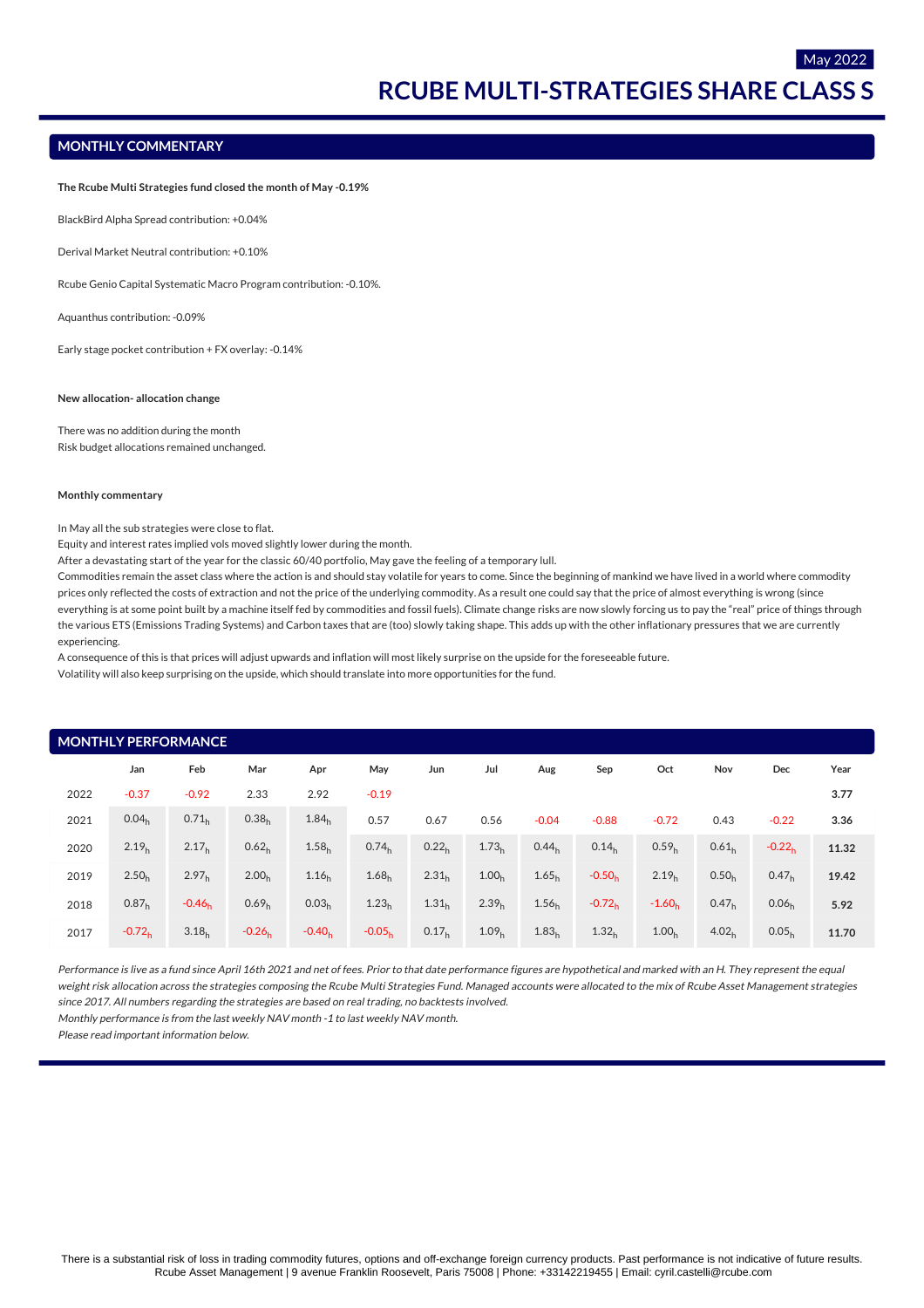# **PERFORMANCE**



Rcube Multi-Strategies share class S HFR Hedge Fund Global

Performance is live as a fund since April 16th 2021 and net of fees. Prior to that date performances are hypothetical. They represent the equal weight risk allocation across the strategies composing the Rcube Multi Strategies Fund. Managed accounts were allocated to the mix of Rcube Asset Management strategies since 2017. All numbers regarding the strategies are based on real trading, no backtests involved.

Please read important information below.

| <b>RETURN REPORT (2017-2021)</b> |             |         |         |        |         |           |
|----------------------------------|-------------|---------|---------|--------|---------|-----------|
| Period                           | <b>Best</b> | Worst   | Average | Median | Last    | Winning % |
| 1 Month                          | 4.02        | $-1.60$ | 0.81    | 0.61   | $-0.19$ | 75.38     |
| 3 Months                         | 7.66        | $-1.85$ | 2.48    | 2.56   | 5.12    | 82.54     |
| 6 Months                         | 13.29       | $-2.66$ | 5.02    | 4.55   | 3.54    | 95.00     |
| 1 Year                           | 19.42       | 1.27    | 10.90   | 11.83  | 3.55    | 100.00    |
| 2 Years                          | 33.47       | 8.79    | 24.83   | 26.55  | 11.06   | 100.00    |
| 3 Years                          | 50.34       | 28.51   | 40.72   | 41.23  | 28.76   | 100.00    |

# **DRAWDOWN REPORT**

| No.           | Depth (%) |               | Length (Months) Recovery (Months) Start date End date |         |         |
|---------------|-----------|---------------|-------------------------------------------------------|---------|---------|
| 1             | $-2.70$   | 7             | 2                                                     | 08/2021 | 04/2022 |
| $\mathcal{P}$ | $-2.31$   | $\mathcal{P}$ | 3                                                     | 09/2018 | 01/2019 |
| 3             | $-0.72$   | 1             | 1                                                     | 01/2017 | 02/2017 |
| 4             | $-0.71$   | 3             | $\mathcal{P}$                                         | 03/2017 | 07/2017 |
| 5             | $-0.50$   | 1             | 1                                                     | 09/2019 | 10/2019 |

# **DOWN CAPTURE VS. HFR HEDGE FUND GLOBAL**



## **INVESTMENT STYLE RISK ALLOCATION**



# **RETURN STATISTICS**

|                                   | Portfolio | <b>HFR Hedge Fund</b><br>Global |
|-----------------------------------|-----------|---------------------------------|
| Last Month                        | $-0.19%$  | $-0.90%$                        |
| Year To Date                      | 3.77%     | $-2.24%$                        |
| 3 Month ROR                       | 5.12%     | $-0.78%$                        |
| 12 Months ROR                     | 3.55%     | $-1.57%$                        |
| <b>Total Return</b><br>Cumulative | 68.68%    | 16.21%                          |
| <b>Total Return</b><br>Annualized | 10.13%    | 2.86%                           |
| Winning Months (%)                | 75.38%    | 65.63%                          |

| <b>RISK STATISTICS</b>                  |           |                                        |  |  |
|-----------------------------------------|-----------|----------------------------------------|--|--|
|                                         | Portfolio | <b>HFR Hedge</b><br><b>Fund Global</b> |  |  |
| Sharpe Ratio                            | 2.48      | 0.62                                   |  |  |
| Sortino Ratio                           | 8.71      | 0.82                                   |  |  |
| Calmar Ratio                            | 3.26      | 0.61                                   |  |  |
| Max Drawdown                            | $-2.70%$  | $-8.97%$                               |  |  |
| <b>Standard Deviation</b><br>Annualized | 3.93%     | 4.75%                                  |  |  |

## **STRATEGY EXPOSURE**

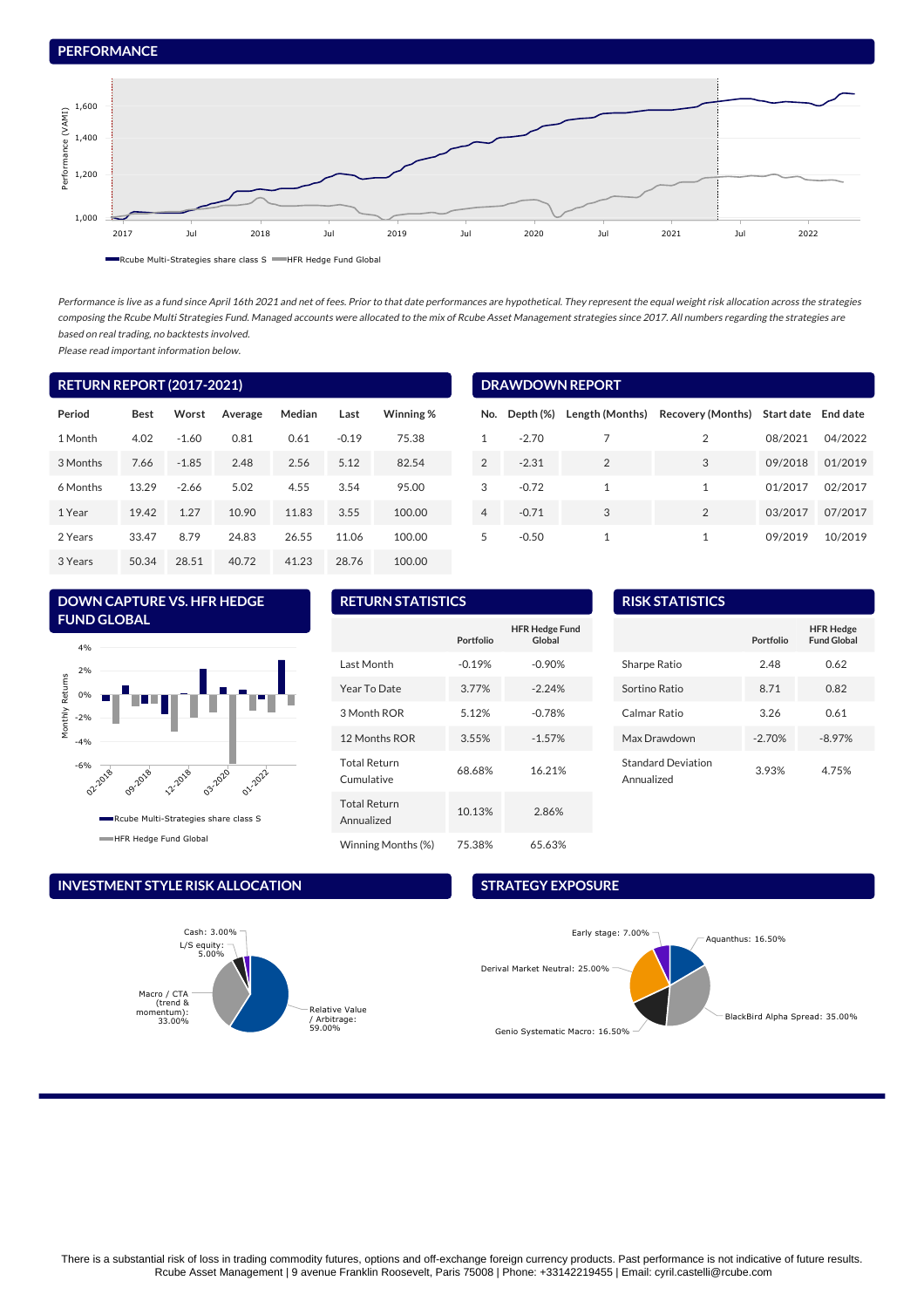## **BlackBird Alpha Spread**

BlackBird Alpha Series Fund (BAS1x) alpha is generated by its unique approach using quantitative and qualitative analysis to select uncorellated spreads in agricutlural markets. BAS1x trades agricultural and energy calendar cross products and location spreads with a global reach (CBOT, CME, ICE, Euronext, Kuala Lumpur, Winnipeg etc). First, the manager selects the spreads with the strongest statistical signal from our modelisation based on advanced statistics and a large database containing futures prices, cash prices, CFTC, USDA, FX, exports etc. Then, within this selection, he uses his fundamental knowledge and cash contacts to make a qualitative selection. Lastly, BAS1x builds a portfolio containing around 20 uncorrelated of the selected spreads. The portfolio targets a 7.5 % volatility, and risk budget by spread is limited.

#### **Derival Market Neutral**

The Investment Strategy is based on the fact that there are many attractive arbitrage opportunities due to specific characteristics of cryptocurrency markets.

- Fragmented retail liquidity creates price differences between similar instruments that are traded on different venues in multiple geographies and time zones. Moreover, such price differences persist due to the operational challenges in creating infrastructures that allow automated sweeping of collateral around multiple venues.

- The immaturity of crypto financing creates trading potential that exploits anomalies around futures and swaps pricings, and around funding costs for similar instruments. The Fund aims at exploiting these market inefficiencies to capture stable and substantial profits for investors with minimized directional risk. To that end, the fund strategy will dynamically and opportunistically rotate around market-neutral sub-strategies, including:

a) Buying a cryptocurrency (or its derivative) on an exchange, while selling a similar cryptocurrency (or its derivative) on another one at a higher price. The resulting aggregated position is held until the difference between the prices narrows, or one or both of the futures expire (if futures are used);

 b) Buying a cryptocurrency (or its derivative), while selling a similar cryptocurrency (or its derivative) with a higher funding cost. The resulting position is held until the difference between the funding costs narrows.

#### **Aquanthus**

Aquanthus is a multi-strategy quantitative macro program that focuses on capital growth. The portfolio allocates capital across uncorrelated macro strategies that capture market risk premia. Current strategies include directional macro, trend following, volatility and mean reversion. Aquanthus has an opportunistic approach in selecting and expanding its strategy universe. The program invests in futures diversified across asset classes. Return / risk profile is achieved by controlling leverage and optimising risk allocation across strategies systematically.

#### **Rcube Genio Capital Systematic Macro**

Rcube Genio Capital Systematic Macro program is a 100% systematic short/mid-term managed futures program, using predominantly price data as input (some macro fundamental data as support). The program trades a concentrated portfolio of about 30 of the most liquid futures over four asset classes (equity indices, interest rates, currencies, and commodities) globally. Genio Capital Sytematic Macro consists of several sub-models (sub-strategies) that can be classified into three different categories: directional, relative value and basket models. The combined result of these three model types is a single directional trend following position in each market.

## **FUND INFORMATIONS**

| Rcube Multi-Strategies share S<br><b>ISIN</b> | FR00140017Y5                           |  |  |
|-----------------------------------------------|----------------------------------------|--|--|
| 31-05-2022 NAV                                | 103.55                                 |  |  |
| <b>Investment Manager</b>                     | <b>Rcube Asset Management</b>          |  |  |
| Category                                      | AIF - Specialized Professional<br>Fund |  |  |
| Legal Structure                               | French FCP                             |  |  |
| Custodian & Transfer Agent                    | <b>CACEIS Bank</b>                     |  |  |
| Administrator                                 | <b>CACEIS Fund Administration</b>      |  |  |
| Auditor                                       | PricewaterhouseCoopers Audit           |  |  |
| Liquidity                                     | Monthly                                |  |  |

## **CONTACT DETAILS**

**Portfolio Manager: Cyril Castelli**

**cyril.castelli@rcube.com / [www.rcube.com](http://www.rcube.com)**

**+33 1 45 64 31 03**

**Rcube Asset Management**

**9 avenue Franklin Roosevelt**

**75008 Paris**

**France**